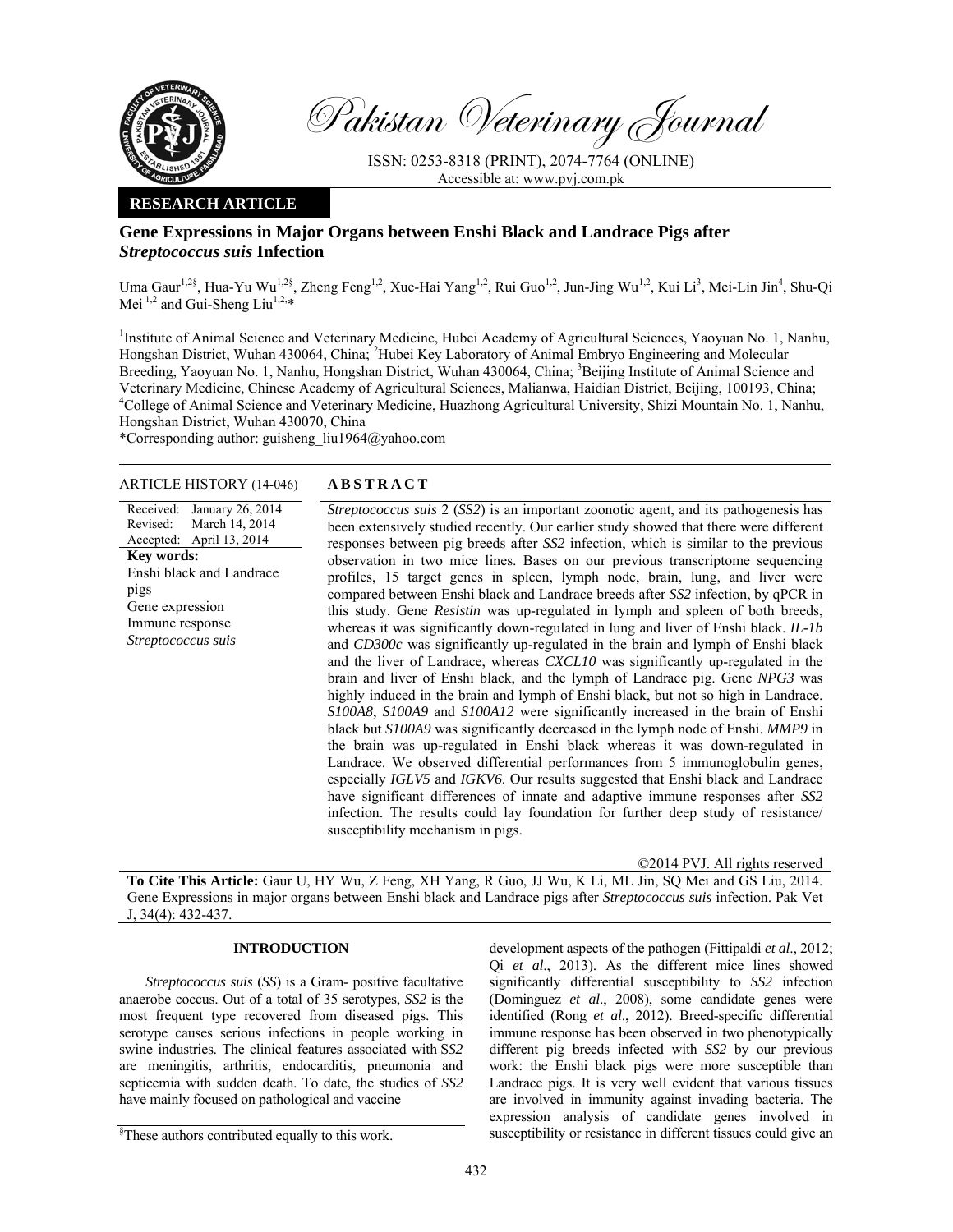important insight of the differential mechanisms of immunity. This study was designed with an aim to further characterize differential expression of 15 candidate genes (Table 1) in 5 tissues, which are spleen, lung, lymph, brain and liver from both breed pigs.

*CD163* expression is strongly coordinated in both tissue specific and differentiation specific manner. It is a surface molecule expressed mostly on cells possessing substantial anti-inflammatory potential (Kowal *et al*., 2011), and is found to be one of the important genes in immune network with response to *Haemophilus parasuis* (*H. parasuis*) infection (Zhao *et al*., 2013). Similarly CD300 antigen-like family member C (*CD300c*) which is also a receptor molecule and is present on monocytes, neutrophils and some T and B lymphocytes, is shown to have inflammatory actions. Chemokine CXC ligand 10 (*CXCL10*) is a member of CXC family, also known as interferon-inducible protein 10 (*IP-10*). It is a 10 kDa protein which could selectively attract and activate lymphocytes and governs immune responses (Hu *et al*., 2013). Cathelicidins form a family of small host defence peptides (Ramanathan *et al*., 2002). *Protegrin-3* (*NPG3*) which belongs to a family of cathelicidins (anti-microbial peptides) shows significant activity against a variety of pathogens. *Resistin* (*RETN*), an adipocytokine, is an important inter-mediator of the immune response and inflammation (Lago *et al*., 2007). Interleukin 1-beta (*IL-1b*) is one pro-inflammatory cytokine which has been an important contributor in the inflammation and pathogenesis (Christiansen *et al*., 2013; Hulst *et al*., 2013). Three genes from S100A gene family (*S100A8*, *S100A9* and *S100A12*) are also involved in immune response to the bacterial infection (Chen *et al*., 2009). Matrix metalloproteinase 9 (*MMP9*) supervises the activity of many cytokines and chemokines by cleavage and is related with tissue remodeling and regeneration as an after-effect of its ability to cleave structural extra-cellular matrix molecules (Hong *et al*., 2010; Vandooren *et al*., 2013). *S100A8* and *S100A9* have been proved to be the substrates for *MMP9* (Greenlee *et al*., 2006). The key role of *MMP9* in both initiation and completion of the inflammatory response is well contemplated. The population diversity of porcine antibody repository is greatly expanded because of the immense allelic variations found within the antibody light chain loci (Dawson *et al*., 2013). Immunoglobulins (Ig) are glycoprotein molecules which are produced by plasma cells in response to an immunogen and function as antibodies; bind particularly to one or few closely related antigens containing a specific antigenic determinant. They are composed of two identical light (23kD), and heavy chains (50-70kD). Ig can be classified into kappa and lambda on the basis of light chains that they have. The locus coding the porcine lambda light chain (IGL) contains 22 *IGLV* gene segments, out of which, 9 are functional. The IGL locus is organized into two distinct constant clusters on SSC14: a proximal cluster which contains *IGLV3* family members and a distal cluster containing *IGLV5* and *IGLV8* members (Schwartz *et al*., 2012a). The kappa light chain (IGK) locus is located on SSC3, comprised of at least 14 *IGKV* genes, with 9 functional genes and belong to either the *IGKV1* or *IGKV2* gene families, 5 *IGKJ* genes and a single *IGKC* gene (Schwartz *et al*., 2012b).

### **MATERIALS AND METHODS**

**Animal infection experiment, sample collection, RNA isolation and quality control:** 12 pigs at age 7-8 weeks, of each Enshi black and Landrace pig breed were assigned randomly into two groups as the infected and the control group, with 6 in each. Pigs in the infected group were injected intravenously with *SS*2 strain SC19 with 1 ml of  $94\times10^5$  colony-forming units (CFU). Each pig in the control group was treated with an identical volume of 0.9% NaCl. The temperature and the behavior changes of the pigs were noted at every 2 hours from the challenge to the sample collection. At 56h after challenge, necropsy was done and their spleen, brains, lungs, liver, and mandibular lymph nodes were collected and frozen immediately in liquid nitrogen with RNase-free equipment for further RNA analysis. Total RNA was extracted from approximately 200 mg of each sample using the TRIzol (Invitrogen) and purified by RNeasy Midi kit (QIAGEN) based on the manufacturer's protocols and the integrity, quality and quantity of the RNA samples were measured using the Agilent Bioanalyser 2100 (Agilent Technologies, Massy, France) and agarose gel electrophoresis.

**Quantitative RT-PCR (qPCR):** To compare the gene expression changes in 5 different tissues of both pig breeds, we performed qPCR on 15 candidate genes (Table 1) selected from spleen RNA-seq results. The first-strand cDNA synthesis was performed with superscript II reverse transcriptase (Invitrogen). Gene-specific primers were designed using primer premier 5.0, see Table 1. The *GAPDH* gene was used as an internal control. qPCR was carried out in triplicates containing SYBR Green (Bio-Rad) on Bio-Rad system using the following program: 95°C for 5 min; 35 cycles of 95°C for 30 sec, 60°C for 45 sec, and 72°C for 45 sec; 72°C for 7 min. All the tested genes are shown in Table 1. Gene expression level was calculated using the comparative Ct method (Pfaffl, 2001). The triplicates for each reaction were averaged. Fold changes (FC) value were calculated  $2^{-\Delta\Delta Ct}$ , where  $\Delta\Delta Ct = (Ct_{test\,gene}$ -Ct<sub>test GAPDH</sub>) - (Ct<sub>control gene</sub>-Ct<sub>control GAPDH</sub>). *t* test was performed to calculate statistical significance of gene expression between the test group and control group. The FC $\geq$ 2 and *p* value  $\leq$ 0.05 were considered to indicate upregulation; FC≤0.5 and P≤0.05 were considered to represent down-regulation. Genes, with FC between 0.5 and 2, were considered to show no significant change.

#### **RESULTS**

**Clinical signs:** The temperature and other clinical signs were observed carefully in all the experimental piglets at various time points. We observed different clinical symptoms between two pig breeds, and between the control and infected animals in each breed. Six SS2 infected Landrace piglets showed slight symptoms of anorexia, whereas the control Landrace piglets displayed a normal clinical behavior throughout all time points. Enshi black piglets started displaying differential clinical signs within 4 hours of inoculation and got differential degree of diarrhea, dyspnea, cramps, vomiting, ataxia, and lassitude and limb paralysis at many time points. One of the infected Enshi black piglets died at 52 hours of SS2 inoculation. A normal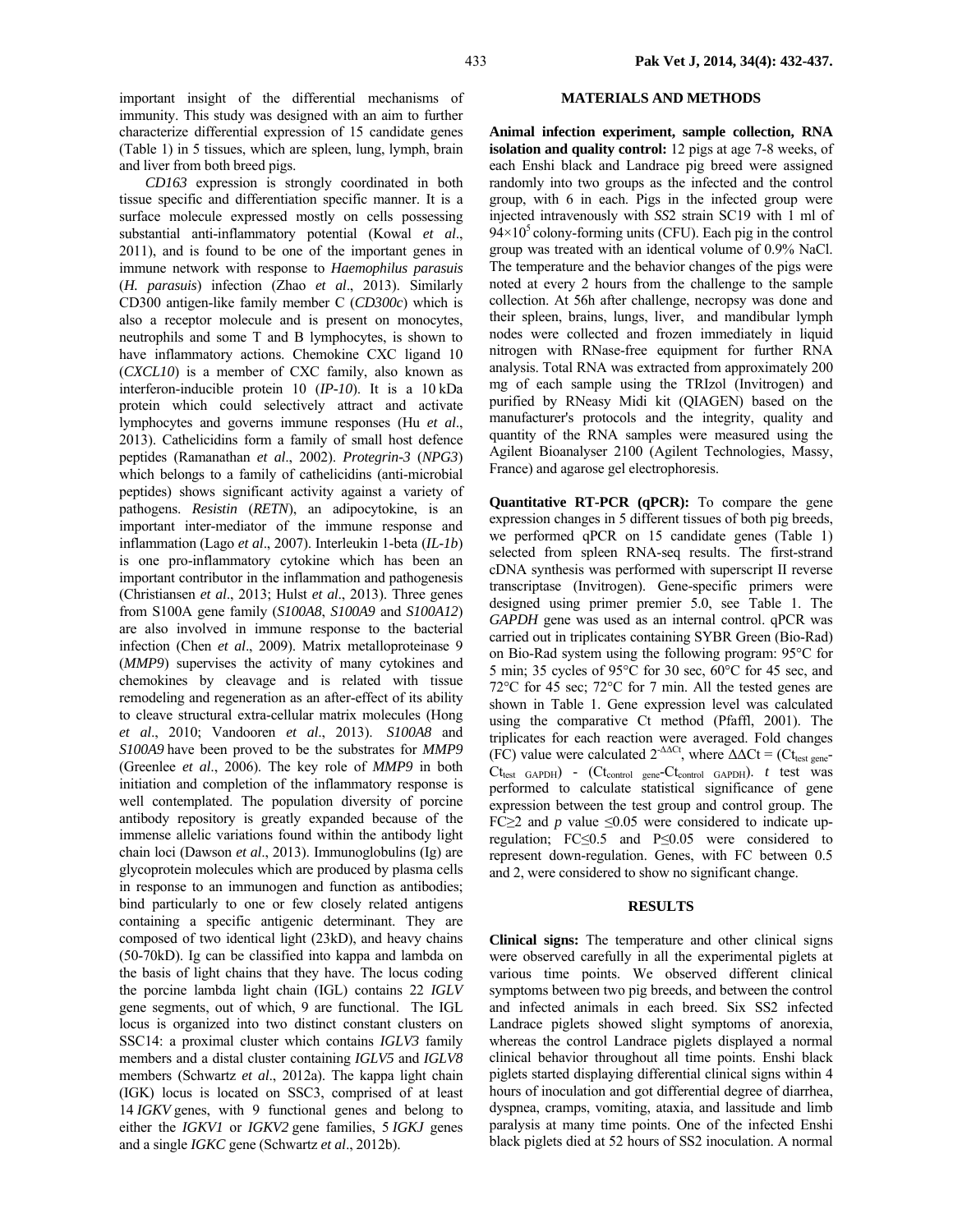clinical behaviour was observed in the control Enshi black piglets at all the time points. The bacteria were found in all the tissues in the infected animals from both breeds. (Gaur *et al*. 2014, unpublished data).

**Resistin:** Significant up-regulation of *RETN* gene is observed in lymph and spleen of both breed pigs in our experiment (Table 2), whereas significant down-regulation is seen in the lung (FC:  $0.01$ , P=4.0E-04) and liver (FC: 0.05, P=9.0E-04) of Enshi black as well as in the lung tissue of Landrace pig (FC: 0.41, P=4.0E-04).

**Cytokines and chemokines in inflammation:** Cytokine *IL-1b* showed the maximum expression in Enshi-black brain (Table 2), whereas it is significantly down regulated in Landrace brain. Enshi black exhibited the continuous upregulation of *IL-1b* in spleen, liver, lymph, and brain, except lung (Table 2). On the other hand, pro-inflammatory cytokine *IL-1b* is up-regulated only in spleen tissue in Landrace, down regulated in lymph and brain tissues and non-significant in liver and lung. The higher expression of the *CXCL-10* is reported in brain and liver of susceptible Enshi black pig, along with up-regulation in lymph of Landrace and non-significant in other tissues (Table 2).

**Expression analyses of receptor molecules:** CD163: *CD163* gene expression is dramatically consistently high in all tissues of Enshi black susceptible pig (Table 2), and down regulated in lung and brain of Landrace pig. CD300c: A down-regulated response is seen in all the tissue samples except liver of *SS2-*resistant Landrace pigs (Table 2), whereas a considerable up-regulation is observed in brain and lymph of Enshi black pigs, with a fold change of 31.77  $(P=1.0E-03)$  and 5.31 (P=1.0E-04), respectively.

**Cathelicidins:** Protegrin *NPG3* expression was found to be highly induced in the brain and lymph of susceptible Enshi

**Table 1:** Information of 15 candidate genes chosen in the study

black pig (Table 2) with a FC of 152 (*p*-value: 8.0E-04) and 243 (P=5.0E-04) fold, whereas non-significant in Landrace pig, with up-regulation in spleen and lymph (FC: 5 fold each with P=3.97E-07 and 1.0E-04, respectively).

**Calcium binding proteins and Matrix metalloproteinase 9 expression:** All three calcium binding protein genes were up-regulated in spleen of both pig breeds, with an exception of Enshi black in which *S100A9* was within the normal limits of expression i.e., FC: 1.77 (nonsignificant). Interestingly these three genes are dramatically induced in the brain of Enshi black, whereas normal expression in Landrace. *S100A9* and *S100A12* are upregulated in lymph tissues of both breeds (Table 2).

*MMP9* is found to be remarkably up-regulated in the spleen of resistant pig, and moderately up-regulated in the brain of Enshi black, whereas non-significant and moderately down-regulated in other tissues, respectively. In the spleen of Enshi black pig the expression of *MMP9* gene is within the normal limits (FC:  $0.53$ ,  $P=3.0E-03$ ), which provided an interesting insight of porcine immune response (Table 2).

**Immunoglobulins:** *IGLV5* is up-regulated in the spleen and lymph of both breed pigs, whereas up-regulated in both liver and lung tissues in Landrace and non-significant expression of Enshi black (Table 2). The brain tissue is showing interesting expression profile of *IGLV5* with down-regulation in Landrace (FC: 0.0024, P=5.0E-04) and up-regulation in Enshi black (FC: 10.78, P=2.0E-03). *IGLV7* exhibited up-regulation in all the tissues except brain in the Landrace; whereas found up-regulated only in the spleen of Enshi black. For *IGLV8*, up-regulation is seen in spleen, lymph and liver of Landrace, and in spleen and brain of Enshi black pig, respectively; down-regulation is observed in the brain of Landrace and the lung of Enshi black. The *IGKV3* is dramatically induced during the *SS2*

| Gene name     | Function                            | Primer sequences                  | Amplicon length   |
|---------------|-------------------------------------|-----------------------------------|-------------------|
| <b>CXCLIO</b> | Chemokine                           | F- GGCCCTGCTACTGACACTTT           | 171bp             |
|               |                                     | R- GCAGTAGAAGCCCACGGAGT           |                   |
| NPG3          | Microbicidal activity               | <b>F- TAGGTTCTGCGTCTGTGTCG</b>    | 164bp             |
|               |                                     | R- AAATCCTTCACCGTCTACCAG          |                   |
| CD163         | Cellular receptor                   | F-AAATGTGGAGTTGCCCTTTCTA          | 104bp             |
|               |                                     | R-ATGTGCTTCTCAGTCCCAGTG           |                   |
| CD300c        | CMRF 35 antigen (CLN-6)             | F-AGCCCCAGAAAAGCAGAAGT            | I IObp            |
|               |                                     | R- ATCTCTCCAGCACGGATGTC           |                   |
| $IL-Ib$       | Cytokine                            | <b>F- CCTCTCCAGCCAGTCTTCAT</b>    | 176bp             |
|               |                                     | R- TGTCACCGTAGTTAGCCATCA          |                   |
| <b>RETN</b>   | Inflammation                        | F- TCCCTCCTCTTCCTCCCAAC           | 200bp             |
|               |                                     | R- CCAGTGACAGCAAAGCCTGA           |                   |
| IGLV8         | Immunoglobulin                      | <b>F- CGGCGATGTCAGTGTCTCCT</b>    | 138bp             |
|               |                                     | R-GGCGGTTGTTTGTGCTGTAGAT          |                   |
| IGLV7         | Immunoglobulin                      | F- CGGCGATGTCAGTGTCTCCT           | 148bp             |
|               |                                     | R-GGGCGGTTGTTTGTTCTGTAG           |                   |
| IGKV6         | Immunoglobulin                      | F- CCAGATGACCCAGTCTCCAG           | II9bp             |
|               |                                     | R- TCCCTGCTTGTTGTTGATACC          |                   |
| IGKV3         | Immunoglobulin                      | <b>F-ACAGCTCCTGATCTATGGTGGT</b>   | 131bp             |
|               |                                     | R-AGTAGTAAACGCCTGCATCCTC          |                   |
| IGLV5         | Immunoglobulin                      | F- GCCTCGTAGACAGTGATGGAGA         | 78 <sub>bp</sub>  |
|               |                                     | R-AGAATAAGAGCCTTGGCGACTG          |                   |
| MMP9          | Remodelling of extracellular matrix | F-AACACACACGACATCTTCCAGTA         | 119bp             |
|               |                                     | R-AAGGTCACGTAGCCCACATAGT          |                   |
| S100A9        | S100 calcium binding protein        | <b>F- CCAGGATGTGGTTTATGGCTTTC</b> | 186 <sub>bp</sub> |
|               |                                     | R- CGGACCAAATGTCGCAGA             |                   |
| S100A8        | S100 calcium binding protein        | F- GCGTAGATGGCGTGGTAA             | I55bp             |
|               |                                     | R-GCCCTGCATGTGCTTTGT              |                   |
| S100A12       | \$100 calcium binding protein       | <b>F- GGCATTATGACACCCTTATC</b>    | 168bp             |
|               |                                     | R- GTCACCAGGACCACGAAT             |                   |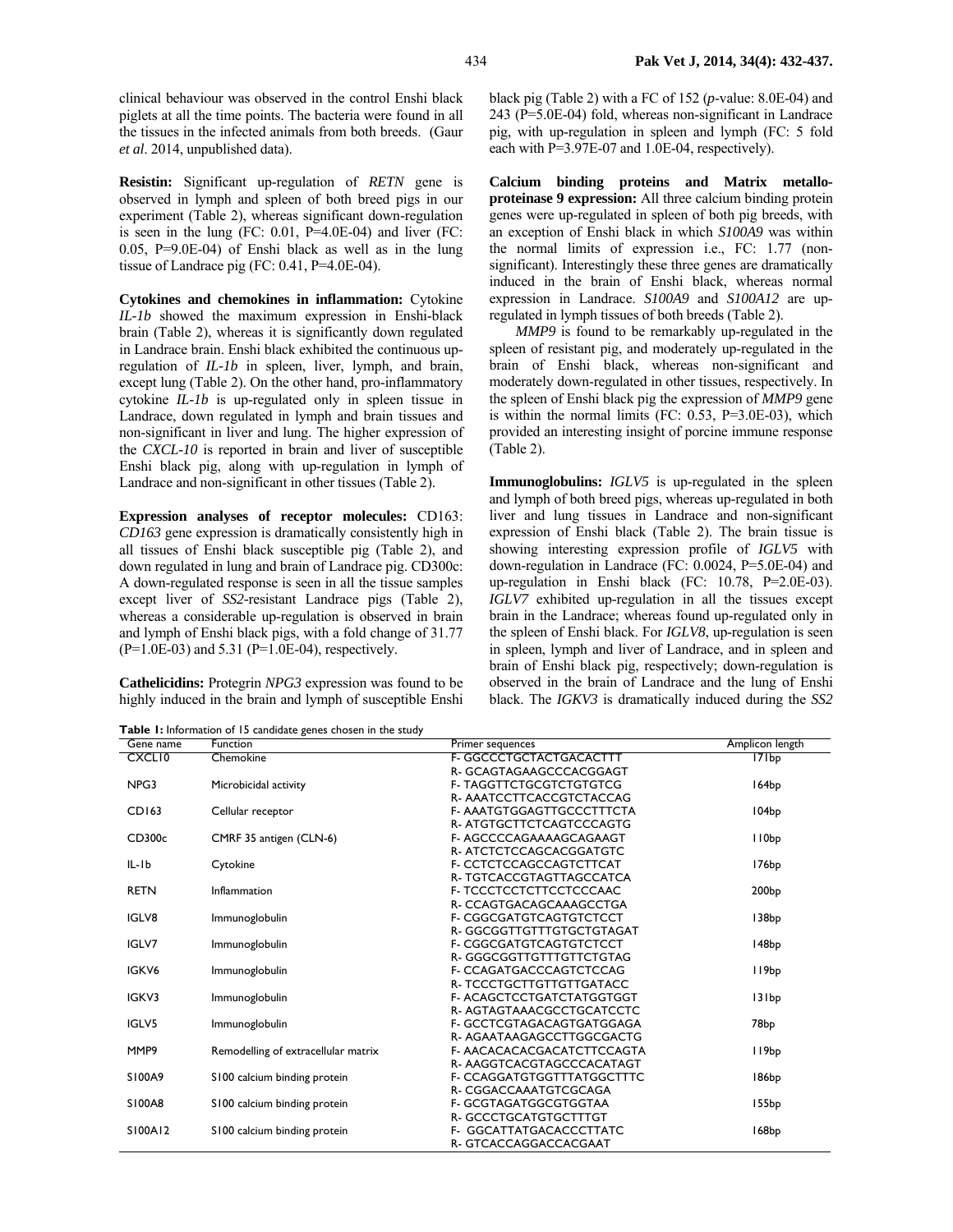**Table 2:** Fifteen candidate genes expression pigs in 5 tissues of Landrace (LD) and Enshi black (EB)

| <b>rable 2.</b> These candidate genes expression pigs in 5 ussues or Landrace (LD) and Liisin black (LD) |                   |                 |                     |                   |                   |                 |                   |                   |                       |                     |  |
|----------------------------------------------------------------------------------------------------------|-------------------|-----------------|---------------------|-------------------|-------------------|-----------------|-------------------|-------------------|-----------------------|---------------------|--|
|                                                                                                          |                   | Spleen          | Liver               |                   | Lymph             |                 | Lung              |                   | <b>Brain</b>          |                     |  |
| Gene                                                                                                     | $FC$ $LD$         | $FC$ $EB$       | $FC$ $LD$           | FC EB             | FC LD             | $FC$ $EB$       | $FC$ $LD$         | FC EB             | $FC$ $LD$             | FC EB               |  |
|                                                                                                          | 0.18              | 0.91            | $0.17$ $\downarrow$ | $9.44$ 1          | $2.37$ ↑          | 1.37            | $0.07 \downarrow$ | 0.66              | 0.08                  | 26.35 ↑             |  |
| CXCLI0                                                                                                   | $(1.0E-02)$       | $(8.0E-02)$     | $(7.0E-04)$         | $(2.6E-02)$       | $(5.2E-05)$       | $(4.0E-03)$     | $(2.72E-05)$      | $(1.2E-01)$       | $(2.0E-04)$           | $(6.0E-04)$         |  |
|                                                                                                          | 5.42 $\uparrow$   | $0.32 \perp$    | 0.84                | 1.98              | $5.42$ ↑          | 243.87 1        | $0.08 \downarrow$ | $2.58$ ↑          | 0.55                  | $152.21$ 1          |  |
| NPG3                                                                                                     | $(4.0E-07)$       | $(2.0E-03)$     | $(3.0E-04)$         | $(7.0E-04)$       | $(1.0E-04)$       | $(5.0E-04)$     | $(6.4E-05)$       | $(1.0E-03)$       | $(4.0E-03)$           | $(8.0E-04)$         |  |
|                                                                                                          | 0.75              | 6653.97 ↑       | 0.73                | 5712.87 1         | 0.56              | 9140.13 1       | $0.31 \perp$      | 3420.52 ↑         | $0.22 \perp$          | 48.5 ↑              |  |
| CD163                                                                                                    | $(1.0E-03)$       | $(1.0E-03)$     | $(2.0E-04)$         | $(1.2E-05)$       | $(1.2E-01)$       | $(2.7E-05)$     | $(1.77E-05)$      | $(1.0E-04)$       | $(3.0E-04)$           | $(2.4E-05)$         |  |
|                                                                                                          | $0.19 \perp$      | 0.73            | 0.51                | 1.07              | $0.29 \downarrow$ | 5.31 $\uparrow$ | $0.08 \downarrow$ | 1.47              | $0.36 \downarrow$     | $31.77$ ↑           |  |
| CD300c                                                                                                   | $(2.4E-05)$       | $(5.0E-02)$     | $(1.3E-01)$         | $(3.0E-04)$       | $(2.0E-03)$       | $(1.0E-04)$     | $(6.1E-05)$       | $(1.4E-02)$       | $(8.6E-05)$           | $(1.0E-03)$         |  |
|                                                                                                          | 5.9793 1          | $2.69$ ↑        | 0.93                | $2.88$ ↑          | $0.08 \downarrow$ | $5.89$ ↑        | 1.31              | 1.76              | $0.02 \perp$          | 83.86 ↑             |  |
| IL-Ib                                                                                                    | $(4.0E-03)$       | $(1.0E-03)$     | $(5.0E-02)$         | $(4.0E-02)$       | $(2.2E-03)$       | $(8.0E-04)$     | $(1.0E-03)$       | $(9.0E-03)$       | $(5.0E-02)$           | $(6.6E-05)$         |  |
|                                                                                                          | 3.65 $1$          | $2.62$ ↑        | 1.31                | $0.05 \downarrow$ | 4.5 $\uparrow$    | $17.87$ ↑       | $0.41 \perp$      | $0.01 \perp$      | 1.2                   | 0.82                |  |
| <b>RETN</b>                                                                                              | $(3.0E-03)$       | $(2.0E-04)$     | $(1.0E-03)$         | $(9.0E-04)$       | $(1.0E-03)$       | $(3.0E-04)$     | $(4.0E-04)$       | $(4.0E-04)$       | $(5.0E-02)$           | $(2.0E-04)$         |  |
|                                                                                                          | $2.53$ ↑          | 4.82 $\uparrow$ | $2.2$ ↑             | 1.05              | $12.64$ ↑         | $2.54$ ↑        | 5.88 $†$          | 1.4               | $0.0024$ $\downarrow$ | $10.78$ ↑           |  |
| IGLV5                                                                                                    | $(1.4E-02)$       | $(2.0E-04)$     | $(2.0E-03)$         | $(1.0E-04)$       | $(7.0E-04)$       | $(2.0E-04)$     | $(6.2E-05)$       | $(1.0E-03)$       | $(5.0E-04)$           | $(2.6E-03)$         |  |
|                                                                                                          | 8.87 $\uparrow$   | 4.37 $\uparrow$ | $15.24$ ↑           | 0.92              | 72.5 $\uparrow$   | 0.8             | 4.56 $\uparrow$   | $0.18 \downarrow$ | $0.17 \downarrow$     | 1.5                 |  |
| IGLV7                                                                                                    | $(4.0E-04)$       | $(2.0E-04)$     | $(4.0E-04)$         | $(5.0E-04)$       | $(3.1E-05)$       | $(7.0E-04)$     | $(2.4E-05)$       | $(1.0E-04)$       | $(4.0E-04)$           | $(1.9E-02)$         |  |
|                                                                                                          | 4.02 $\uparrow$   | 4.16 $\uparrow$ | 3.75 $†$            | 0.95              | $12.64$ ↑         | 0.8             | 1.03              | $0.24 \perp$      | $0.03 \perp$          | $2.57$ ↑            |  |
| IGLV8                                                                                                    | $(1.1E-02)$       | $(1.4E-02)$     | $(3.0E-03)$         | $(1.0E-4)$        | $(7.0E-04)$       | $(1.7E-02)$     | $(3.0E-04)$       | $(1.6E-03)$       | $(5.0E-04)$           | $(8.0E-04)$         |  |
|                                                                                                          | 205.07 1          | $3.38$ ↑        | 76.63 ↑             | 0.75              | 13587.57 ↑        | 1.56            | 685.01 1          | $0.29 \perp$      | $0.000031 \perp$      | 0.5                 |  |
| IGKV3                                                                                                    | $(1.0E-04)$       | $(1.3E-02)$     | $(3.0E-03)$         | $(2.0E-04)$       | $(1.0E-03)$       | $(5.0E-04)$     | $(2.0E-03)$       | $(3.0E-04)$       | $(9.0E-04)$           | $(2.0E-03)$         |  |
|                                                                                                          | $0.07 \downarrow$ | $2.96$ ↑        | $0.07 \perp$        | 0.63              | $0.26 \downarrow$ | 1.62            | $0.03 \perp$      | $0.42 \downarrow$ | $0.002 \downarrow$    | $14.22$ ↑           |  |
| IGKV6                                                                                                    | $(7.9E-05)$       | $(4.0E-04)$     | $(2.0E-03)$         | $(5.0E-03)$       | $(1.0E-03)$       | $(4.0E-03)$     | $(2.22E-05)$      | $(4.6E-01)$       | $(6.0E-04)$           | $(5.0E-04)$         |  |
|                                                                                                          | 83.29 ↑           | 0.53            | $2.39$ ↑            | 0.73              | 1.4               | 0.67            | 0.69              | $0.45 \downarrow$ | $0.29 \perp$          | 4.56 $\uparrow$     |  |
| MMP9                                                                                                     | $(4.0E-03)$       | $(3.0E-03)$     | $(4.0E-02)$         | $(6.0E-04)$       | $(1.0E-04)$       | $(4.5E-02)$     | $(1.2E-02)$       | $(3.6E-01)$       | $(1.0E-03)$           | $(2.0E-03)$         |  |
|                                                                                                          | 27.47 $\uparrow$  | 1.7654          | 0.62                | $0.06 \downarrow$ | 6.77 $\uparrow$   | 477.71 1        | $0.27 \downarrow$ | $0.29 \perp$      | 1.19                  | 3666.02 1           |  |
| S100A9                                                                                                   | $(9.0E-03)$       | $(1.1E-01)$     | $(5.3E-01)$         | $(2.8E-02)$       | $(5.0E-04)$       | $(1.0E-04)$     | $(5.0E-04)$       | $(5.0E-02)$       | $(1.1E-02)$           | $(2.5E-05)$         |  |
|                                                                                                          | 24.93 ↑           | $2.17$ ↑        | $0.23 \perp$        | 1.48              | 0.92              | $0.07 \perp$    | 0.99              | 0.63              | $\mathsf{I}$ .4       | 989.II <sup>1</sup> |  |
| S100A8                                                                                                   | $(4.0E-03)$       | $(7.0E-03)$     | $(6.0E-03)$         | $(7.0E-03)$       | $(3.0E-04)$       | $(3.7E-06)$     | $(3.0E-04)$       | $(5.0E-03)$       | $(3.0E-03)$           | $(3.3E-05)$         |  |
|                                                                                                          | 35.27 ↑           | 3.36 $\uparrow$ | $0.41 \downarrow$   | $15.56$ ↑         | $5.89$ ↑          | 288.01 ↑        | 0.61              | 0.63              | 0.86                  | 5873.48 ↑           |  |
| S100A12                                                                                                  | $(1.0E-03)$       | $(2.9E-05)$     | $(4.1E-02)$         | $(4.0E-03)$       | $(2.6E-05)$       | $(2.0E-04)$     | $(1.0E-04)$       | $(4.0E-02)$       | $(8.0E-02)$           | $(3.0E-05)$         |  |

Values in bracket represent P-values. Fold change (FC) ≥2 and P≤0.05 were considered to indicate significant up-regulation; FC ≤0.5 and P≤0.05 were considered to represent significant down-regulation. FC between 0.5 and 2 were considered non-significant. ↑- indicated up-regulation; ↓- indicated down-regulation.

infection in all the tissues of Landrace except the brain tissue, where it is expressed at extremely low level. Upregulation for *IGKV3* is detected only in spleen tissue of Enshi black. Significant down-regulation is noticed in all the tissues of Landrace for *IGKV6* (Table 2); whereas upregulation is witnessed for the same gene in spleen and brain of Enshi black.

### **DISCUSSION**

The significant differences in clinical signs were observed between the infected and control animals as well as between the 2 breeds. These observations lead us to the conclusion that there exists a differential immune response between these two pig breeds.

*RETN* has been recognized to act as a proinflammatory cytokine in humans. Johansson *et al*. (2009) demonstrated that the systemic *RETN* levels in septic shock differ depending on the causative micro-organisms. The *RETN* expression levels in lymph and spleen of both breed pigs indicates towards its important role in the immune response.

In mice, *S. suis* has induced high levels of proinflammatory cytokines and chemokines including *IL-1b* and *CXCL10* (Dominguez *et al*., 2008; 2010). In our study too we found interestingly similar results, this could possibly explain the serious meningitis and death caused to the Enshi-black pigs in our experiments. *IL-1b*-mediated leukocyte recruitment and other inflammatory events lead to neuronal cell death in some animal models. The relatively controlled expression of *IL-1b* in Landrace pigs indicated towards the role of anti-inflammatory cytokines in the control of inflammation.

Endogenous pro-inflammatory cytokines i.e. tumor necrosis factor-alpha (*TNF-a*), *IL-1a*, *IL-1b* or chemokines such as *CXCL-8* (also *IL-8*) decrease the expression of *CD163* (Sulahian *et al*., 2000). This inverse pattern of *IL-1b* and *CD163* expression is quite evident in our results.

As we can see that in the brain tissue of Enshi black pig, *IL-1b* expression is the highest and at the same time the *CD163* expression in brain is the lowest in comparison to other tissues analyzed. This directly validates the findings by (Sulahian *et al*., 2000), and gives a strong basis to the hypothesis, that controlled expression of pro-inflammatory cytokines can actually reduce the severity of pathogenesis, by controlling the inflammation.

The immune system is tightly regulated by a balance between activating and inhibitory signals in order to provide an adequate response to eliminate the pathogens, while preserving the host self. The *CD300* molecule expression is altered by bacterial products and proinflammatory cytokines and in return *CD300* molecules alters the uptake of molecules, secretion of proinflammatory cytokines and migration of cells, which is an indispensable part of immunity and regulation of inflammatory responses (Borrego, 2013). The expression pattern of *CD300c* in Landrace and Enshi black pig points towards its important role in inflammation. The high expression of protegrin *NPG3* in brain and lymph of Enshi black pig is consistent with clinical signs in *SS2* infected pigs.

The calcium binding protein genes belong to the S100 family, which are also known as myeloid-related proteins (MRPs), play a pivotal role in the innate immune system and have been considered as efficient clinical markers of inflammation (Foell *et al*., 2007). At the time of infection,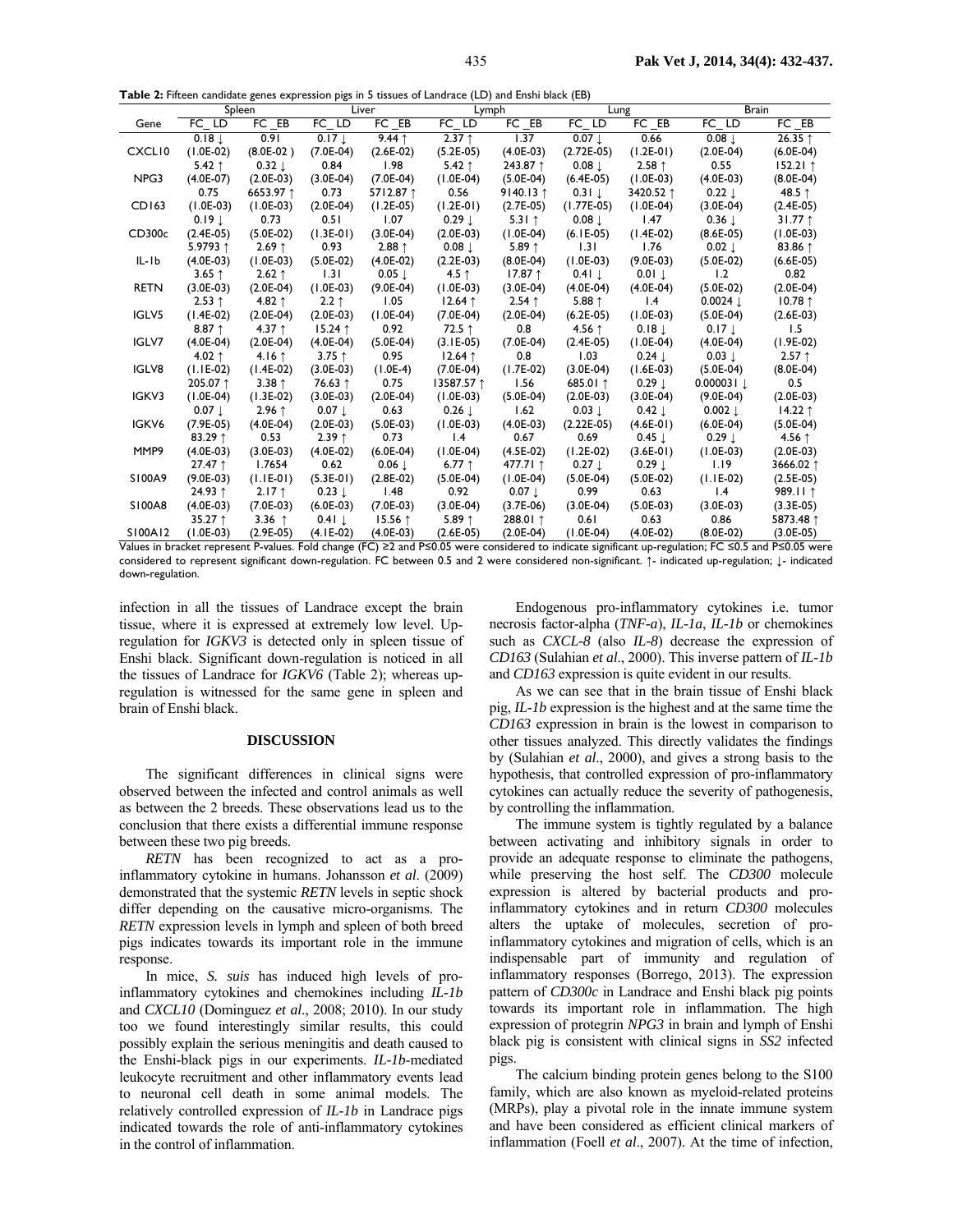cell damage or inflammation, these intracellular molecules become pro-inflammatory danger signals after release into the extracellular compartment (Chen *et al*., 2009; Foell *et al*., 2007). Chen *et al*. (2009) reported the following fold changes in *H. parasuis* infected porcine spleen: *S100A8*: 8.4 fold, *S100A9*: 21.8 fold and *S100A12*: 16.6 fold, whereas in our qPCR analysis the same genes are remarkably up-regulated in spleen, lymph and brain of Enshi black. In concordance with the previous reports the expression of these three calcium binding proteins partly explained the severe inflammation observed in Enshi black pigs in the present study.

The interesting observation is the normal expression of *MMP9* gene in the spleen of susceptible Enshi black pig which is contrasting to the results by Rong *et al*. (2012), where the *MMP9* gene expression in *SS2*-infected A/J mice was increased by 7.04 fold, while *SS2*-infected B6 mice displayed a fold change of only 1.99. This is to be noted that A/J mice are significantly more susceptible than C57BL/6 (B6) mice to *SS2* infection. This makes *MMP9* an ideal target for further deep gene analysis, to find out the role of *MMP9* in *SS2* pathogenesis in swine.

Apart from the genes responsible for inflammatory response, we have profiled the expression of 5 antibody producing immunoglobulin genes. Two genes of Ig Kappa variable *IGKV3* and *IGKV6*, and 3 genes of Ig lambda variable *IGLV5*, *IGLV7* and *IGLV8* are compared for differential gene expression in different tissues from two breed pigs. Previous report by Schwartz *et al*., (2012a) suggested that *IGLV* expression is restricted to *IGLV3* and *IGLV8*, but in our results we found that *IGLV5* is also used in pre-immune repertoire. The significantly higher expression of *IGKV3* in resistant Enshi black pig makes this gene an important candidate for further deep study.

We can clearly see a difference in expression of antibody specific genes in two differentially susceptible pig breeds, which indicate towards the underlying differences in genetic make-up of resistant and susceptible animals.

**Conclusion and perspective:** We reported differential performances of 15 genes in 5 tissues; further molecular level exploration is required to open up the complex mechanism of resistance or susceptibility to a pathogen. Continuous exposure to the harsh environment and disease stimulus also makes an organism more resistant towards some pathogens, which is most likely due to the epigenetic control of immune response **(**Bierne *et al*., 2012). The deep study of different genetic controls operating behind the immune responses of two phenotypically differentially susceptible pig breeds could delineate the differential mechanisms of immunity to *SS2*, i.e. putative promoter regions, 3'UTR's and epigenetic controls. This could give an overall picture of the molecular resistance or susceptibility shown by the organism and help to design the better breeding strategies and more effective controls for *SS2* infection.

**Acknowledgement:** This work was supported by national key project for breeding of new transgenic varieties (2009ZX08009-141B) and national post-doctor foundation (2012M511596) and innovation system of agricultural science and technology in Hubei Province

(2011-620-001-003) and open project from Hubei Key Laboratory for Animal Embryo Engineering and Molecular Breeding (2011ZD102).

#### **REFERENCES**

- Bierne H, M Hamon and P Cossart, 2012. Epigenetics and Bacterial Infections. Cold Spring Harb Perspect Med, 2: a010272.
- Borrego F, 2013. The CD300 molecules: an emerging family of regulators of the immune system. Blood, 121: 1951-1960.
- Chen H, C Li, M Fang, M Zhu, X Li, R Zhou, K Li and S Zhao*,* 2009. Understanding *Haemophilus parasuis* infection in porcine spleen through a transcriptomics approach. BMC Genomics, 10: 64.
- Christiansen JG, HE Jensen, LK Jensen, J Koch, B Aalbaek, OL Nielsen and PS Leifsson, 2013. Systemic inflammatory response and local cytokine expression in porcine models of endocarditis. APMIS,  $122: 292-300.$
- Dawson HD, JE Loveland, G Pascal, JGR Gilbert, H Uenishi, KM Mann, Y Sang, J Zhang, DC Silva, T Hunt, M Hardy, Z Hu, S Zhao, A Anselmo, H Shinkai, C Chen, B Badaoui, D Berman, C Amid, M Kay, D Lloyd, C Snow, T Morozumi, RP Cheng, M Bystrom, R Kapetanovic, JC Schwartz, R Kataria, M Astley, E Fritz, C Steward, M Thomas, L Wilming, D Toki, AL Archibald, B Bed'Hom, D Beraldi, T Huang, T Ait-Ali, F Blecha, S Botti, TC Freeman, E Giuffra, DA Hume, JK Lunney, MP Murtaugh, JM Reecy, JL Harrow, CR Gaillard and CK Tuggle, 2013. Structural and functional annotation of the porcine immunome. BMC Genomics, 14: 332.
- Dominguez-Punaro MC, MM Segura, D Radzioch, S Rivest and M Gottschalk, 2008. Comparison of the susceptibilities of C57BL/6 and A/J mouse strains to *Streptococcus suis* serotype 2 infection. Infect Immunity, 76: 3901-3910.
- Dominguez-Punaro MC, MM Segura and I Contreras, 2010. *In Vitro*  Characterization of the Microglial Inflammatory Response to *Streptococcus suis*, an Important Emerging Zoonotic Agent of Meningitis. Infect Immunity, 78: 5074-5085.
- Fittipaldi N, M Segura, D Grenier and M Gottschalk, 2012. Virulence factors involved in the pathogenesis of the infection caused by the swine pathogen and zoonotic agent *Streptococcus suis*. Future Microbiol, 7: 259-279.
- Foell D, H Wittkowski, T Vogl and J Roth, 2007. S100 proteins expressed in phagocytes: a novel group of damage-associated molecular pattern molecules. J Leukoc Biol, 81: 28-37.
- Greenlee KJ, DB Corry, DA Engler, RK Matsunami, P Tessier, RG Cook, Z Werb and F Kheradmand, 2006. Proteomic identification of *in vivo* substrates for matrix metalloproteinases 2 and 9 reveals a mechanism for resolution of inflammation. J Immunol, 177: 7312- 7321.
- Hong JS, K Greenlee, SH Lee, LZ Song, M Shan, R Pitchumani, SH Chang, PW Park, A Bidani, C Dong, Z Werb, D Corry and F Kheradmand, 2010. Requirement of MMP2 and MMP9 for lung innate immune defense against *Streptococcus pneumoniae* infection. J Immunol, 184: 37.34.
- Hu PF, XC Li, N Lei, XY Lan, QJ Zhao, WJ Guan and YH Ma, 2013. Study on characteristics of chemokine CXCL10 gene cloned from cDNA expression library of Ujumqin sheep. BioMed Res Int, doi: 10.1155/2013/217942.
- Hulst M, M Smits, S Vastenhouw, AD Wit, T Niewold and JVD Meulen, 2013. Transcription networks responsible for early regulation of Salmonella-induced inflammation in the jejunum of pigs. I Inflamm, 10: 18.
- Johansson L, A Linner, J Sunden-Cullberg, A Haggar, H Herwald, K Loré, CJ Treutiger and A Norrby-Teglund, 2009. Neutrophil-Derived Hyper-resistinemia in Severe Acute Streptococcal Infections. J Immunol, 183: 40.
- Kowal K, R Silver, E Sławinska, M Bielecki, L Chyczewski and O Kowal-Bielecka, 2011. CD163 and its role in inflammation. FHC, 49: 365- 374.
- Lago F, C Dieguez, J Gómez-Reino and O Gualillo, 2007. Adipokines as emerging mediators of immune response and inflammation. Nat Clin Pract Rheumatol, 3: 716-24.
- Pfaffl MW, 2001. A new mathematical model for relative quantification in real-time RT-PCR. Nucleic Acids Res, 29: e45.
- Qi ZT, JY Tian, QH Zhang, R Shao, M Qiu, ZS Wang, QJ Wei and JT Huang, 2013. Susceptibility of Soiny Mullet (*Liza haematocheila*) to *Streptococcus dysgalactiae* and physiological response to formalin inactivated *S. dysgalactiae*. Pak Vet J, 33: 234-237.